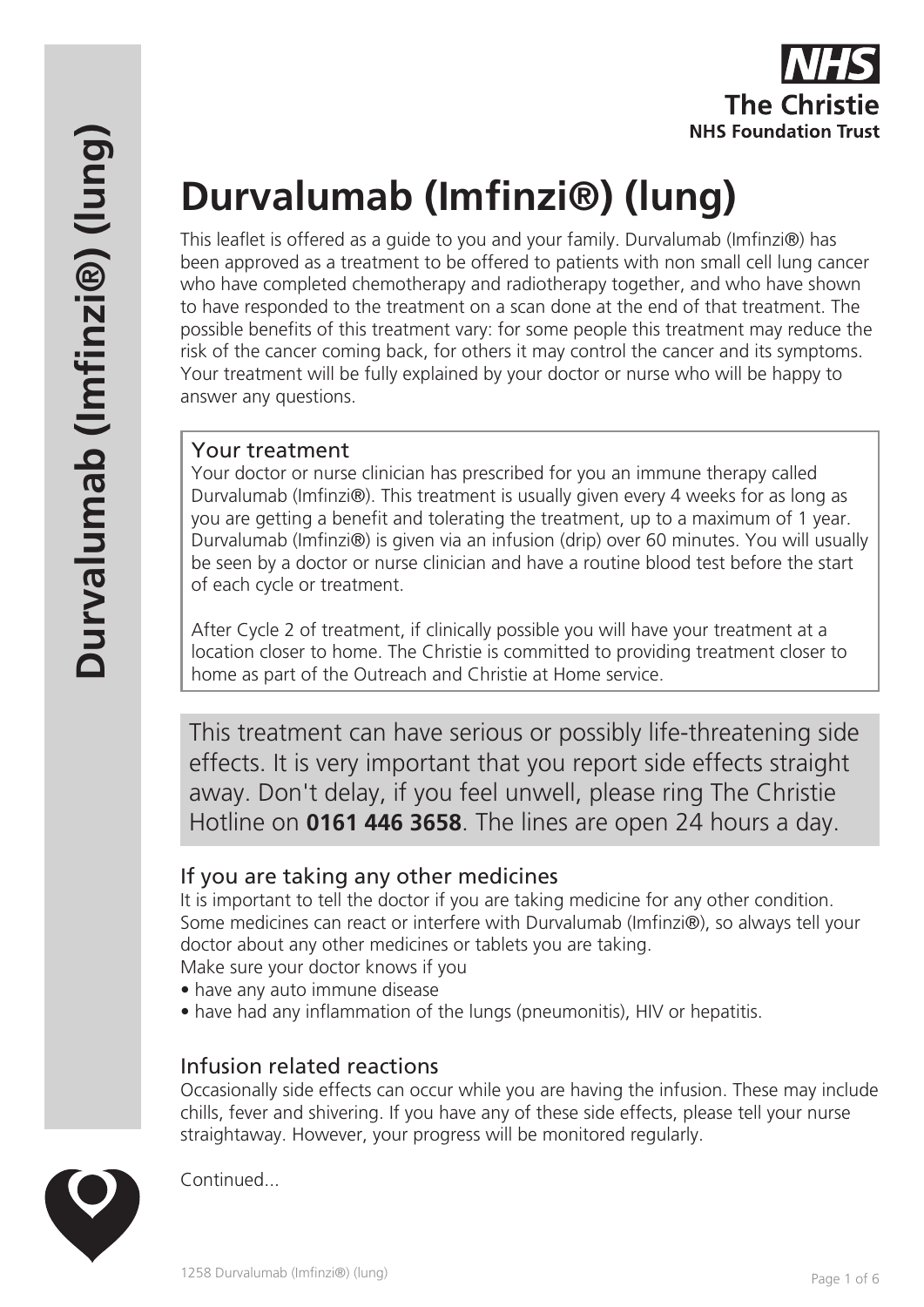Rarely, you may also develop a skin rash, headache, sore throat or sickness. If this happens or you notice any swelling around the eyes and face, feel dizzy or faint, or have any shortness of breath during the treatment, please tell the nurse or doctor immediately.

This may be an allergic reaction and the drip may need to be slowed down or stopped. You may feel tired or have a headache. These symptoms are related to your treatment and usually resolve when the infusion has finished.

If you do have any reactions to your treatment, we may be able to give you medication to prevent this on your next infusion.

# Flu vaccinations

Is it alright for me to have a flu jab during the time I'm having chemotherapy? It's safe to have a flu jab, but depending on the sort of chemotherapy you have had, it may not give quite as much protection against infection as usual. Some patients may need two vaccinations. However, if you're thinking of having any other vaccinations, do check with your Christie doctor first, because some vaccines should be avoided.

# Possible side effects

Many patients do not get any side effects with Durvalumab (Imfinzi®). The most common side effects are related to the way that the drug treats the cancer by boosting the immune system. They are generally different from the side effects which occur following chemotherapy. Some are more likely to occur than others. We are all different, so we may get different side effects with varying severity.

#### Infection

If you feel unwell, you have symptoms of an infection or your temperature is 37.5ºC or above, or below 36ºC contact The Christie Hotline straight away.

# Common side effects (more than 1 in 10)

# • Nausea and vomiting (sickness)

The severity of this varies from person to person. Anti-sickness medication may be given if you experience symptoms. If you continue to feel or be sick, contact your GP or The Christie Hotline.

# • Fatigue

Durvalumab (Imfinzi®) may make you feel tired and lacking in energy. It can be frustrating when you feel unable to cope with routine tasks. If you do feel tired, take rest and get help with household chores. If necessary, take time off work. Gentle exercise such as walking can be beneficial. IF YOU EXPERIENCE PROFOUND TIREDNESS, when you do not feel able to get out of bed, or feel dizzy or faint, contact The Christie Hotline number without delay. This may be related to inflammation of the hormoneproducing glands (see page 3).

#### • Musculoskeletal pain

With Durvalumab (Imfinzi®) you may experience generalised aches and pains. If this becomes severe, please contact your GP or medical team.

# • Decreased appetite

Durvalumab (Imfinzi®) may reduce your appetite, however, it is important to maintain a moderate diet during treatment. If you are struggling to maintain this, please contact your GP or medical team for advice.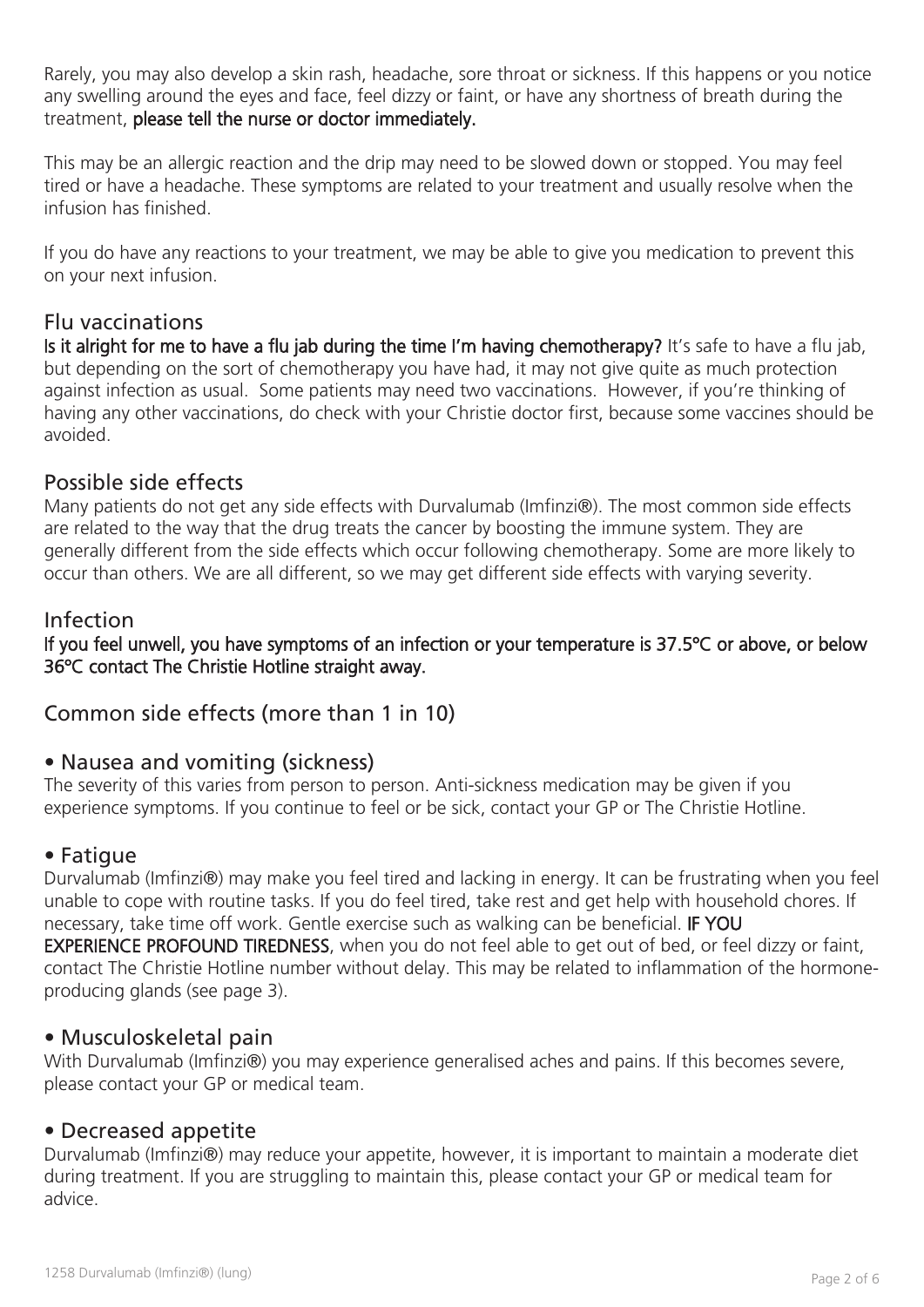# • Diarrhoea

If diarrhoea occurs, you should take loperamide. Take 2 tablets as soon as the first liquid stool occurs. Then take one capsule with each liquid stool up to a maximum of 8 in 24 hours. If you continue to have more than 3 liquid stools a day, if you are having diarrhoea at night or if the diarrhoea continues for more than 3 days, contact The Christie Hotline number for advice. You should also contact The Christie Hotline if you have any blood or mucus in your stools, if they become darker in colour, or if you develop any tenderness or pain in your abdomen.

# • Constipation

If you develop constipation, try to eat plenty of fluids and eat foods high in fibre. Tell your doctor who may prescribe a suitable laxative.

#### • Skin rash

This can vary from mild to severe. Contact The Christie Hotline or your medical team if the rash covers more than half of your body, if it is very itchy or painful, if you develop blisters or peeling skin, or if you have sores in your mouth.

# Rare but potentially serious side effects (less than 1 in 100)

#### • Inflammation of the lungs

Rarely this treatment can cause inflammation of the lungs which is potentially serious. Call the Hotline if you have any increased shortness of breath or a cough. If however you develop severe shortness of breath or acute chest pain, please contact the Hotline without delay or phone 999.

#### • Inflammation of the liver

We will be checking your liver blood tests before each infusion but contact The Christie if you develop yellowing of the skin or eyes (jaundice) have very dark urine or pain on the right side of your stomach.

# • Inflammation of the hormone-producing glands

Sometimes Durvalumab (Imfinzi®) may cause inflammation of the glands that produce vital hormones (especially the pituitary, adrenal and thyroid glands) which in turn can affect the way they work. Contact the hospital if you develop any of the following: headaches, blurred or double vision, profound tiredness, decreased sexual drive or if you become irritable or forgetful.

# • Inflammation of the nerves

Contact the hospital if you develop muscle weakness, numbness or tingling in your hands or feet or any dizziness or loss of consciousness.

# • Inflammation of the eyes

Sometimes Durvalumab (Imfinzi®) can cause the eyes to become inflamed. Contact this hospital if you develop any redness or pain in your eye or you develop any problems with your vision.

# • Inflammation of the bowel leading to bowel perforation

Rarely the bowel can become very inflamed and this can lead to a small hole developing in the wall of the bowel (perforation). You will be closely monitored for this but if you develop diarrhoea as described above, any abdominal pain or blood or mucous in the stools, contact the Christie Hotline immediately.

#### • Immune-related kidney problems

This is caused when the kidneys become inflamed and can stop working properly. We will be monitoring your kidney function carefully but contact The Hotline if you find that you are very tired or if you notice that you are passing less urine than usual.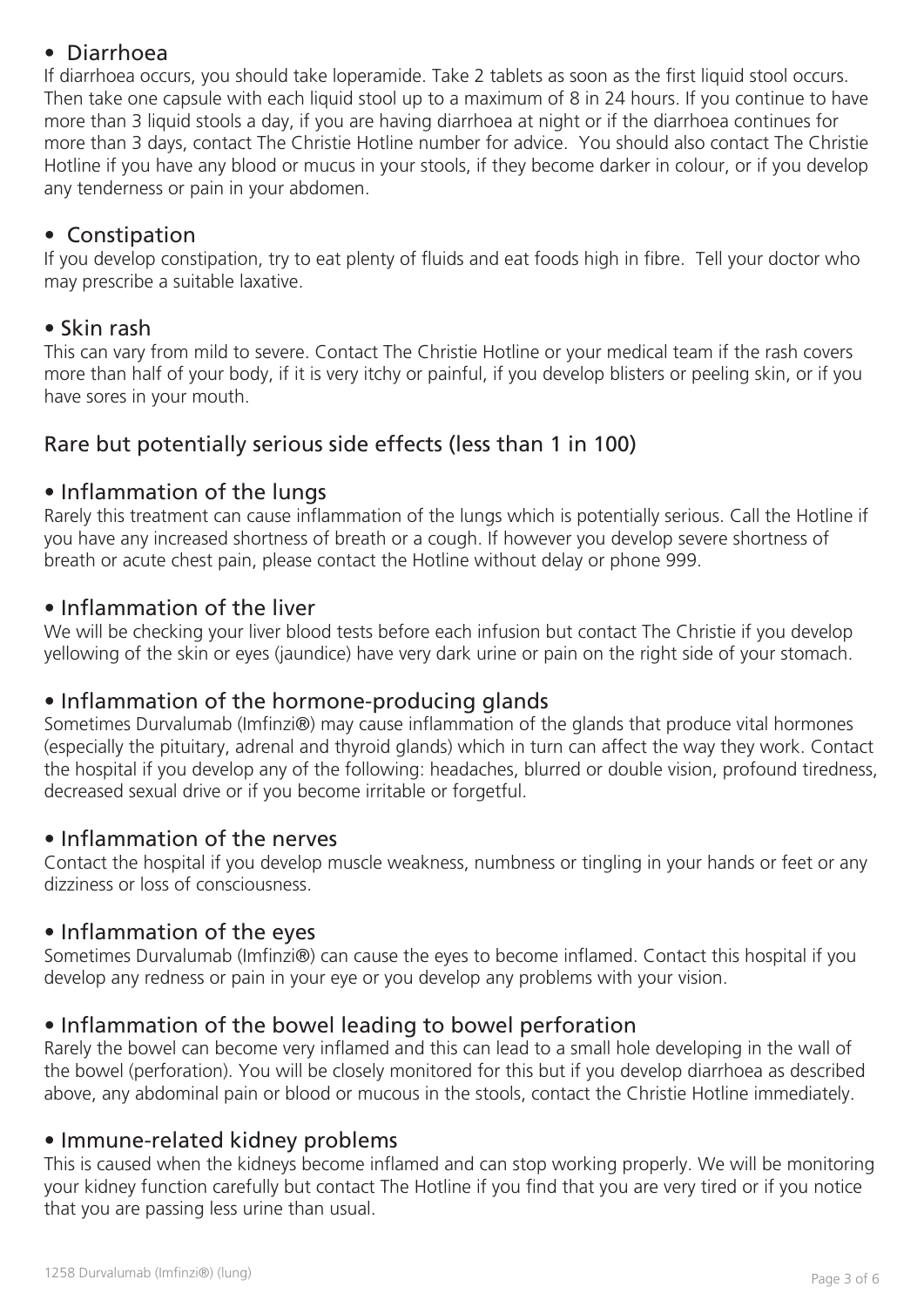# • Bruising or bleeding

Occasionally this treatment can affect platelets which help the blood clot. Tell your doctor if you have any unexplained bruising or bleeding, such as nosebleeds, blood-spots or rashes on the skin, and bleeding gums.

# Serious and potentially life-threatening side effects

In a very small number of patients, immunotherapy can cause very severe side effects which may rarely result in permanent disability or death. Should you wish to discuss this further, ask the team caring for you.

Not all side effects are listed above and there may be some rare and unusual side effects that we are unaware of. Please contact your medical team if you experience any unusual symptoms.

#### Sex, contraception and fertility

It is important that you do not get pregnant or father a child whilst on immunotherapy. There is evidence that these drugs can affect the unborn child. It is important that you use effective contraception for as long as you are on the treatment and for at least 3 months after the treatment has finished. Women should stop breastfeeding whilst being treated with Durvalumab (Imfinzi®) since it is unknown if the medication is excreted through breast milk.

We do not know if Durvalumab (Imfinzi®) affects fertility.

#### **Contacts**

If you have any general questions or concerns about your treatment, please ring the area where you are having treatment:

For urgent medical advice ring The Christie Hotline on 0161 446 3658 (24 hours).

- Administration enquiries 0161 918 7606/7653
- Chemotherapy nurse 0161 918 7171
- Clinical trials unit 0161 918 7663
- Lung clinical nurse specialist 0161 918 2595

Your consultant is: ...........................................................................................

Your hospital number is: ..................................................................................

Your key worker is: ..........................................................................................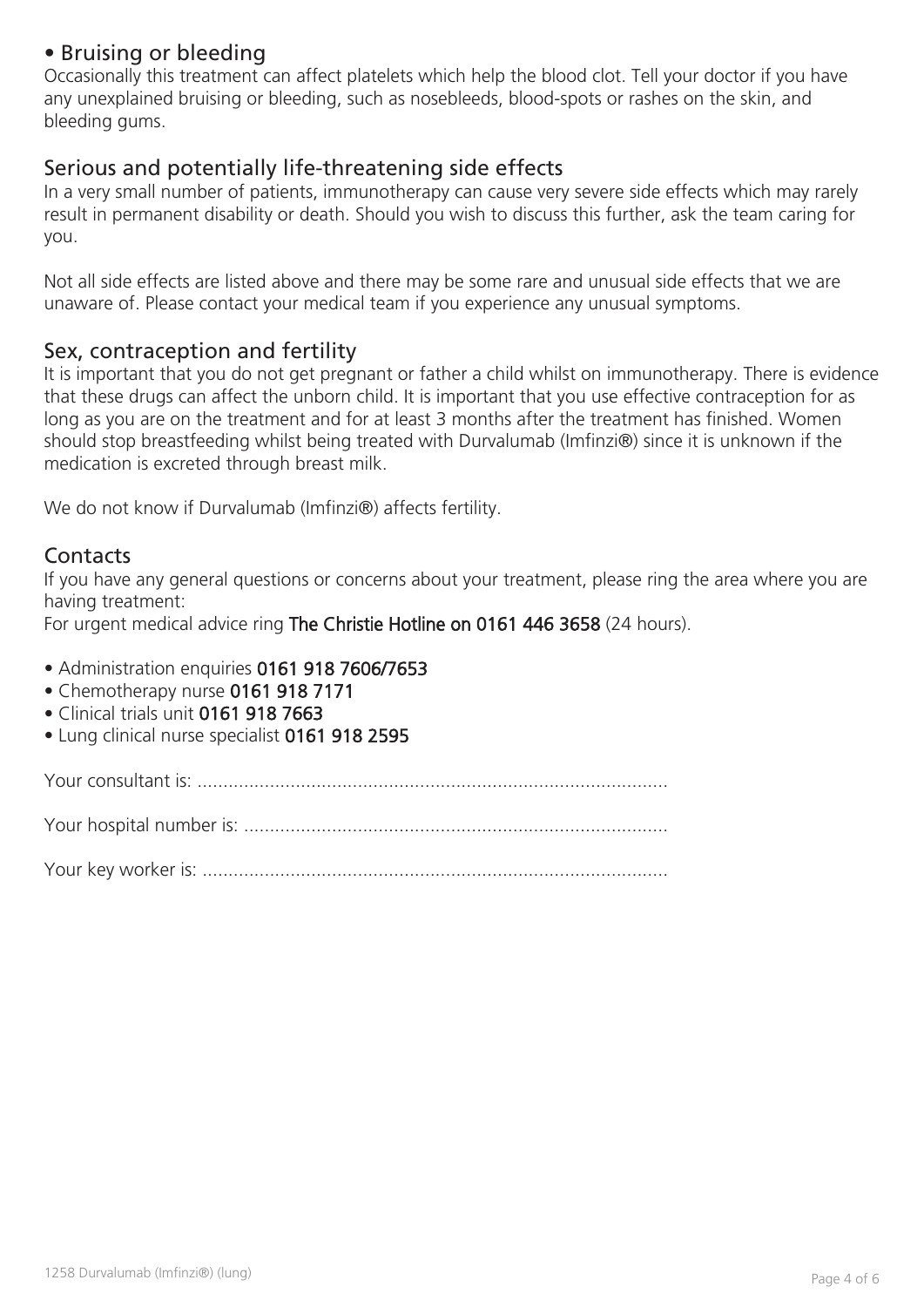Notes: